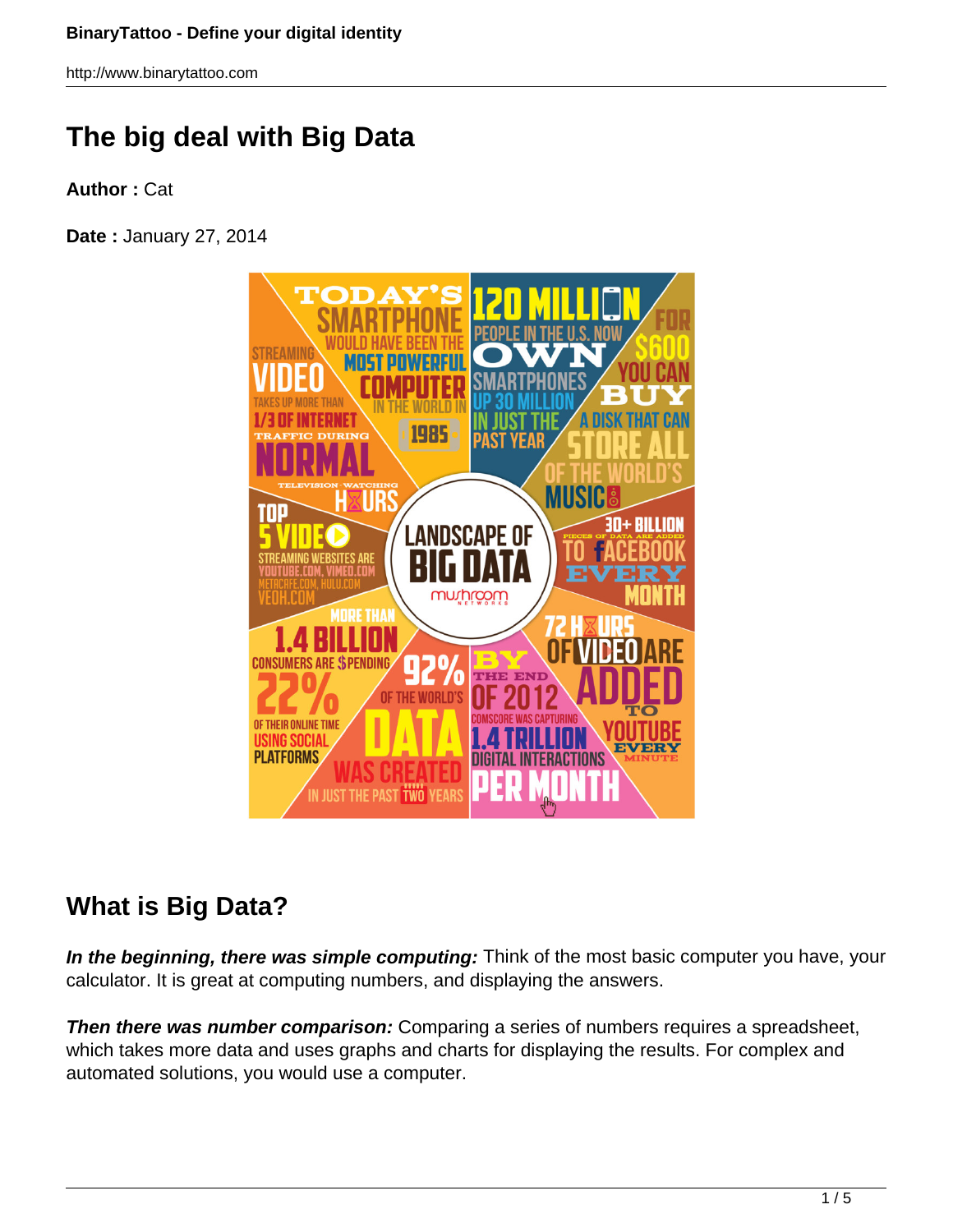**Not good enough! We need analysis and display:** Storing more structured information and retrieving it in an ordered way calls for a database and the software to display the results of your queries to the database. For a large scale company that maintains customer data, say a credit card company, they would have need for a dedicated set of servers to store the information, and sophisticated software to pull the right content up when requested.

**Which leads to BIG DATA:** Now increase the amount of data you have by orders of magnitude. Suddenly conventional servers, software, and processes are no longer effective at storing, analyzing or presenting this data. It is so large in quantity and complexity that we refer to it as BIG DATA.

In 2010 there was 1 ZB of digital data in the world. In 2014, we generated and recorded 72 ZB. A ZB (zettabyte) is  $10^{21}$  bytes: That's a 1 with 21 zeros, or just a very large number. The bottom line is that we produced 72 times more digital data **just last year** than was produced in our human history up the year 2010!

#### **Hey, how did you know that?**

Let us imagine that each of us has an electronic file. Ok, not imagination, we do all have a file or multiple files around the world. I am going to call it your BIG FILE of BIG DATA. Some of it is restricted-access and some of it is public.

Somewhere near Bluffdale, Utah, the US government has built the **Intelligence Community Comprehensive National Cybersecurity Initiative Data Center,** aka the Utah Data Center. Its purpose? To store loads and loads of Big Data. It is run by the NSA but regardless of your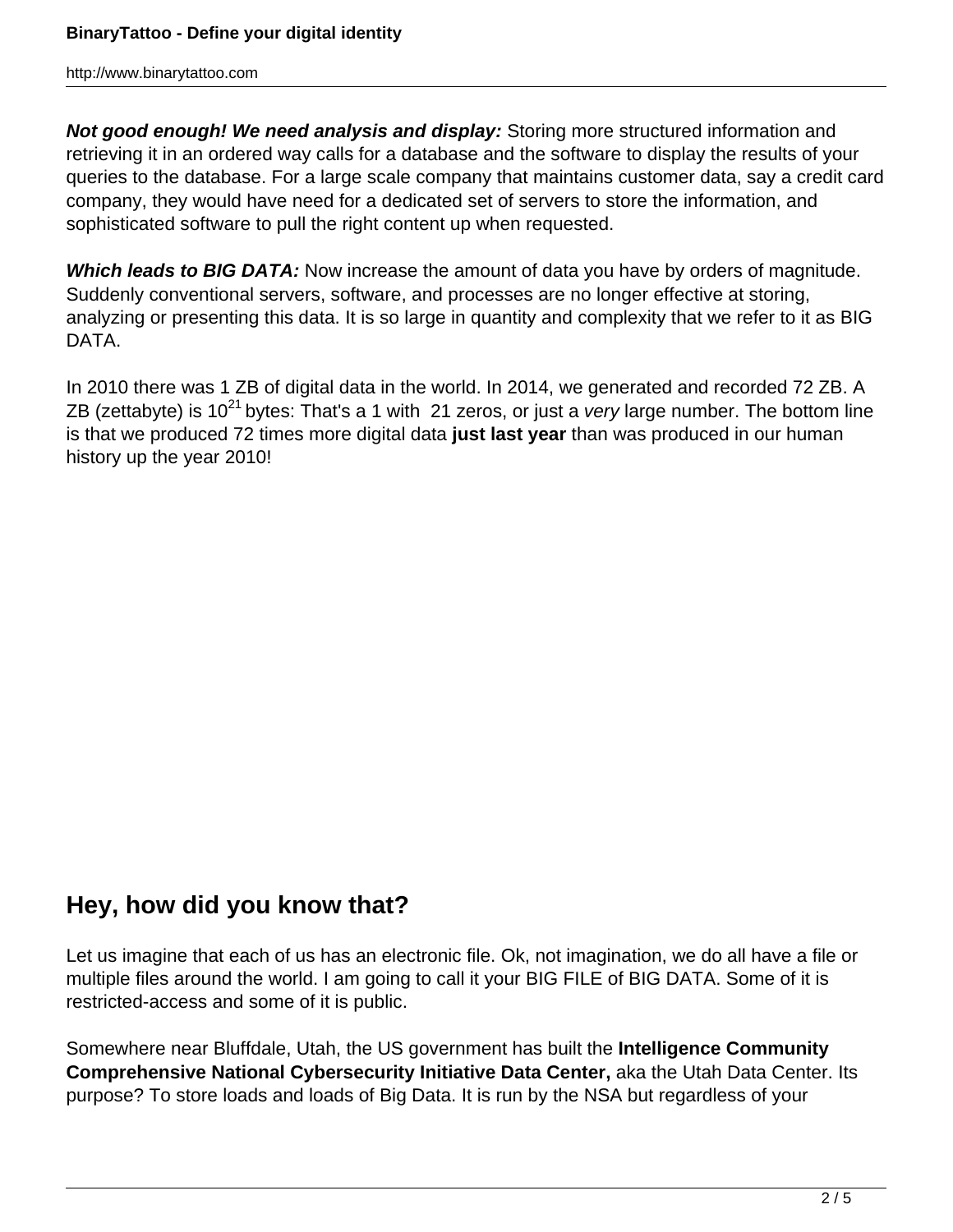nationality, if you have a profile on a US owned application (ex Facebook, Twitter) then you already have a Big File at this location.

The government has always housed a large amount of our data, and not the secret kind. They have all relevant dates (birth, marriage, death), they have every official document we own (passport, license, health card) plus the records of all the times we have moved, where we have worked, and what health treatments we have used. Of course they cannot legally use this outside of government purposes.

What has happened in recent years is the rising popularity of electronic services and cloud computing. Every time you use an electronic device, there is a record of it. And not just social network updates. Think GPS devices in your car, phone calls, loyalty programs and interac payments. Some of this stuff is private but other items are public. They may be kept in the cloud where other companies can also use them. Add to this spending habits (Amazon), travel destinations (trip advisor) and check-ins (foursqaure) and suddenly you have painted a very detailed picture of that person's interests. The data also now comes in multiple forms (text, images, video) and at faster rates than ever before.

Now, the data itself is not the only commodity here. The analysis is more important. Manipulating the data properly allows companies to predict consumer trends and allows advertisers to better target their ads. Social networks, for instance, use predictive algorithms to suggest new members of your network. This means your Big File is half raw data and half analysis which has been inferred from that raw data.

So the end result is that you see curated content. You get a tailored experience that meets your needs and wants. But is it at a price?

#### **Privacy - a trade-off paradox**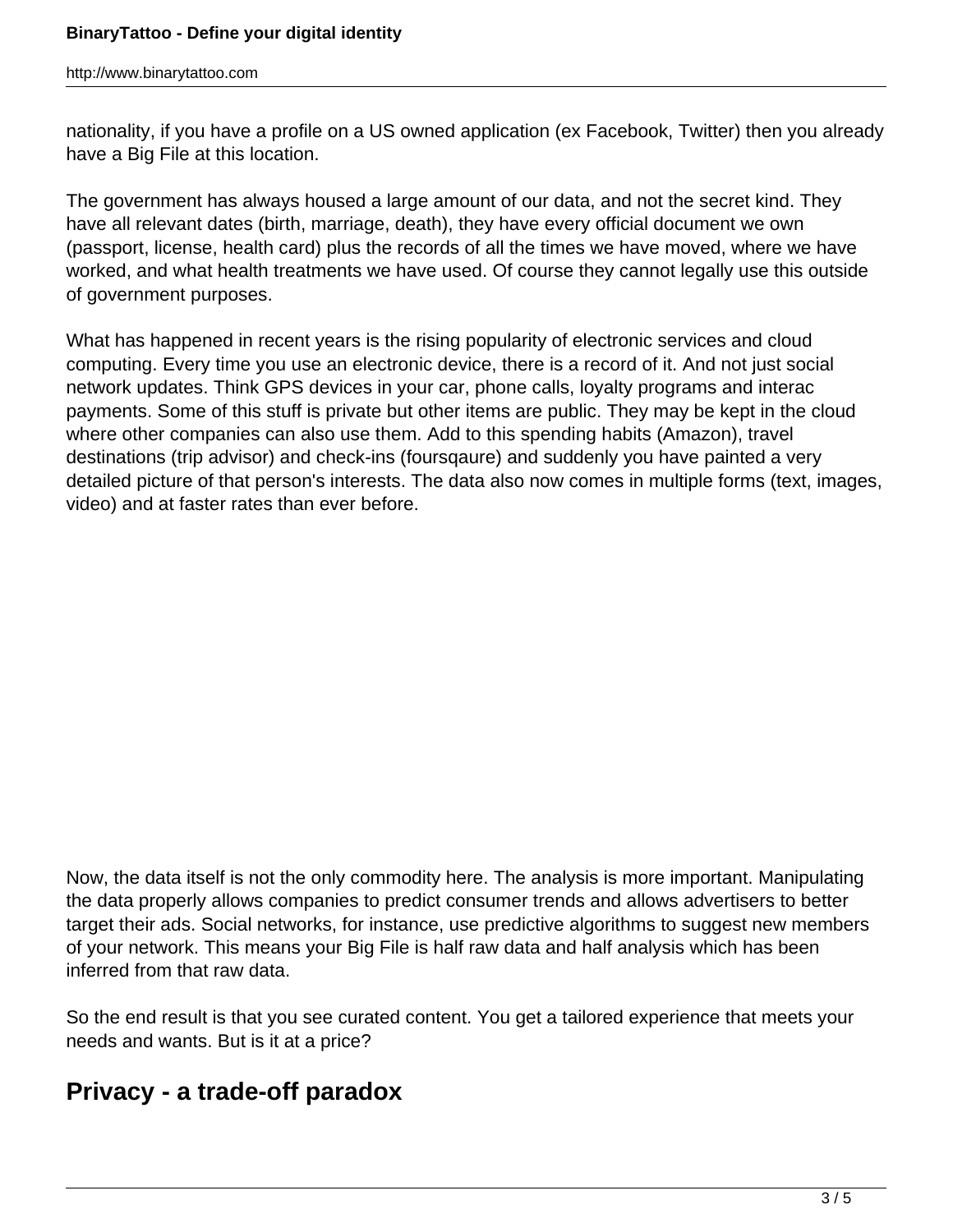'Privacy in age of Big Data' has become a hot topic. Mostly because the technology is evolving so quickly that we have not had time or means to put the right privacy protection or legislation in place. If you post something publicly, do companies have the right to take it, keep it and analyze it? How would you answer that question if I asked what you thought about someone riffling through your garbage after it had been picked up by the garbage truck? It feels like an invasion because someone is using your 'stuff' in a way you didn't expect BUT once you release something to the public, what rights do you still have?

Technology comes with all sorts of terms and conditions on their use. Often contained in these terms is the ability to use your data. Here we find the paradox - the software we use that should be FREE has no monetary price tag, but there seems to always be a trade-off as a price.

- The government does not need access to people's personal email or phone calls; but then they cannot guarantee safety for a national threat
- A free app from WebMD helped pregnant women track their pregnancies; but it kept all the data entered (anonymously but with relevant stats) to give to other companies
- The Aerogold VISA allows you to collect aeroplan miles on your purchases; but then gives that purchase info back to Aeroplan for their own use
- Netflix asks you to rate movies so it can make better suggestions; but now it has a list of what you watch mapped against your name. Add that to your Big File!

Privacy is not a black and white area. Different people can have different standards and expectations for where their information is taken and used. It is up to you to decide if you are comfortable with the level of use. **Ask yourself: Does the value of the application, device or service outweigh the value of my data that might be given away?**

Here's one that is beyond my level of comfort: Jack Gallant, a neuroscientist at Berkley, is using "big data" stats to predict what the mind is thinking based on magnetic resonance imaging measurements. You wear a device on your neck that measures how your brain reacts to different situations. When confronted with a decision, the device has determined how you might react and then it can send a signal to either steer you towards your usual decision or away from it. Imagine the implications of actually controlling how people think. Too science fiction for my liking.

## **DON'T PANIC!**

Sometimes I feel overwhelmed with all the potential cases of 'misuse' of my data. Yet, I am also excited about the possibilities with Big Data! Using the data to understand the customer also makes for a better product. When I shop online, I do not want to sift through an entire catalogue when I could be presented only with the items I would actually buy. And maybe all of this data will help governments to make better choices that serve the good of the people.

Too far fetched? Possibly. The US government has at least launched a group to help define some